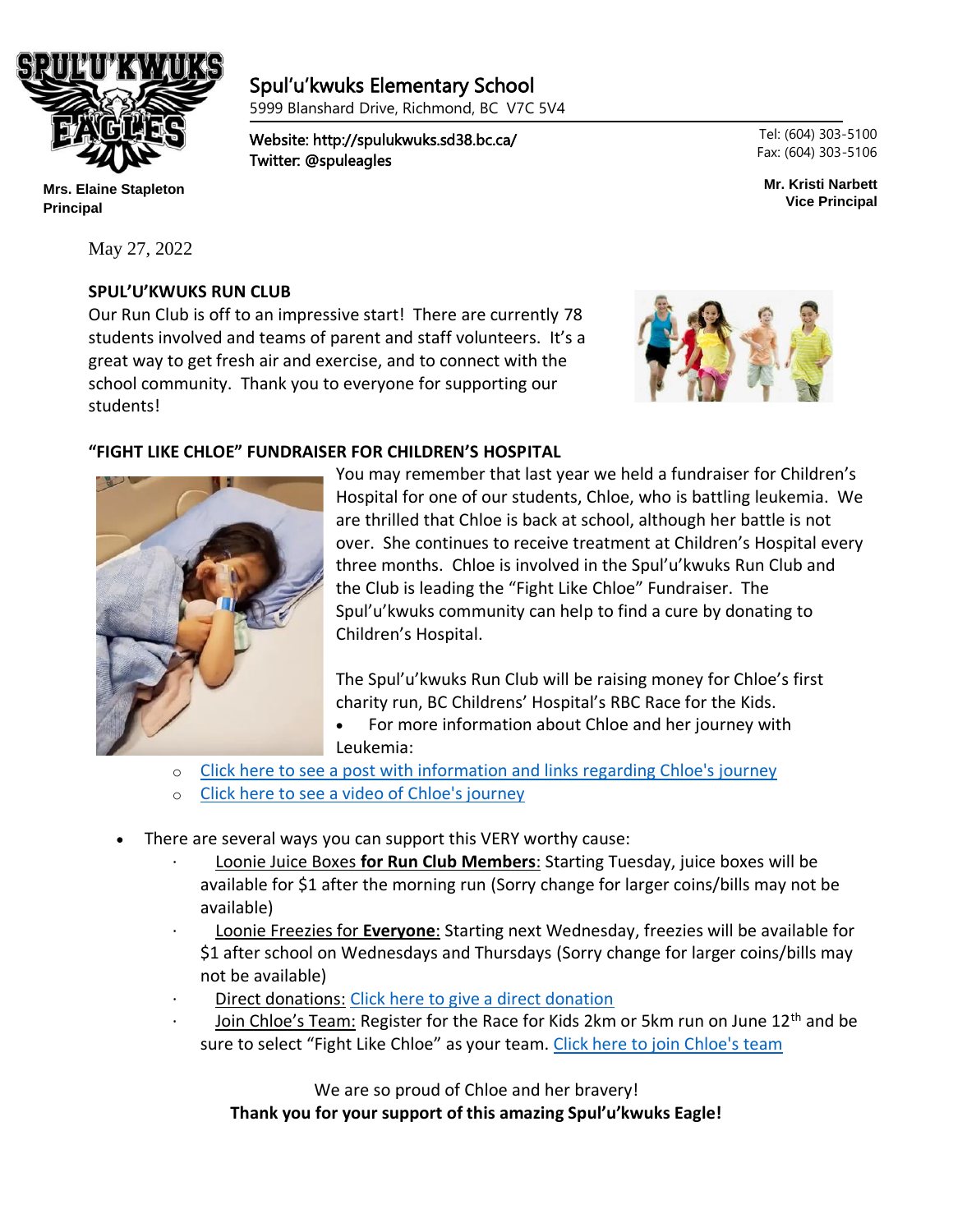

# **NEW WATER BOTTLE FILLING STATION AND FOUNTAIN**

We have just had a new filling station and fountain installed in the north wing of the school. Now all three wings have their own station, which is more convenient and reduces crowding at the other stations. The water fountains are all operational again, so if your child forgets their water bottle, they will still be able to get water throughout the day.

# **PARENT VOLUNTEERS NEEDED IN THE LIBRARY**

We would love to have some parent volunteers in the library to help us shelf books. Since Covid we have been missing this very important piece that helps our library run efficiently and smoothly.

If you can help us weekly for 30ish mins during any of the following times, please be in touch with us via email and we can schedule a weekly shift for you. Thank you in advance: **achura@sd38.bc.ca**

# **Shift Times:**

Monday: 8:45- 10:45 Wednesday: -11:00 -11:55 and 1:00- 2:42 Thursday: 11:00- 11:55 Fridays: 1:50-2:40



# **AFTER SCHOOL SOCCER**

We will **open registration for June after school soccer** sessions for grade 2 - grade 5 students **on Monday afternoon at 4:00pm for new participants** on [SchoolCashOnline.](https://richmondsd38.schoolcashonline.com/) The Tuesday sessions will be June 7, 14, 21, 28. Thursday sessions will be June 9, 16, 23 and 30. Sessions are from 2:55 – 3:55pm. The cost of the 4 sessions is \$60. Please see the attached flyer.

Some things to note:

• If your child already did the May soccer session, please wait until **Tuesday afternoon** to register, as **first priority will be given to students who did not get to participate in May.**



• Choose **only 1** of the sessions to register for; Tuesdays **OR** Thursdays (not both!)

• If your gr. 2 - gr. 5 child **didn't participate in the May sessions**, but the sessions are not showing in [CashOnline](https://richmondsd38.schoolcashonline.com/) for you on **Monday night**, please email [spulukwuks@sd38.bc.ca](mailto:spulukwuks@sd38.bc.ca?subject=Wait%20List%20Request) to be added to the wait list. Make sure to give your child's name and which session you would like in your email.

#### **SALEEMA NOON SEXUAL HEALTH EDUCATORS**

The next opportunity for parents to attend a meeting to hear more is on **Monday, June 13th** , when a presenter from the Saleema Noon Group will host a parent information session virtually at 10am. **We encourage all parents to attend** to hear more about the presentation to students, especially if you have any questions or concerns. More detailed information was provided in the May  $13<sup>th</sup>$  newsletter.